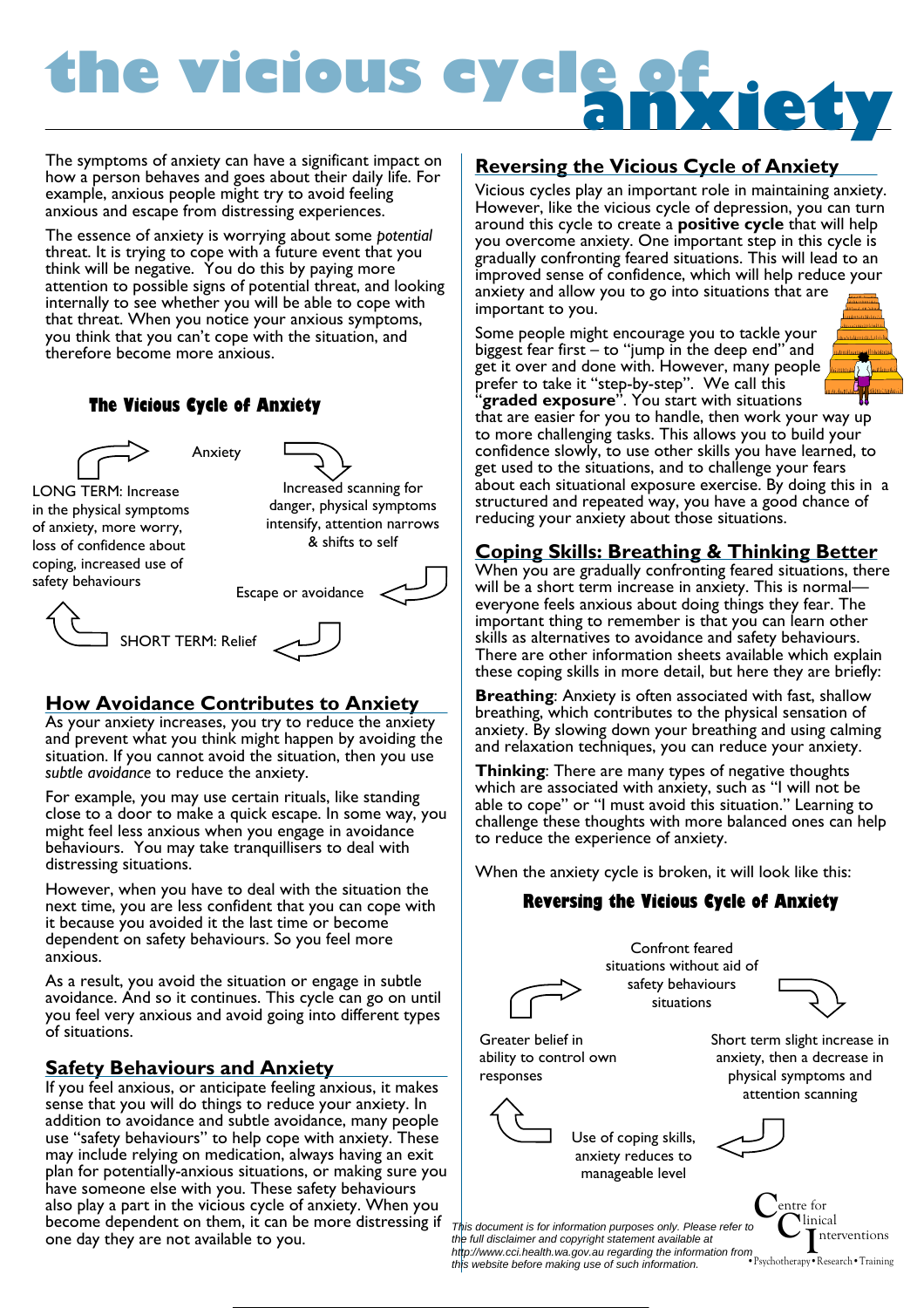## **Threat System (Fight or Flight)**

The 'fight or flight' response gets the body ready to fight or run away. Once a threat is detected your body responds automatically. All of the changes happen for good reasons, but may be experienced as uncomfortable when they happen in 'safe' situations.

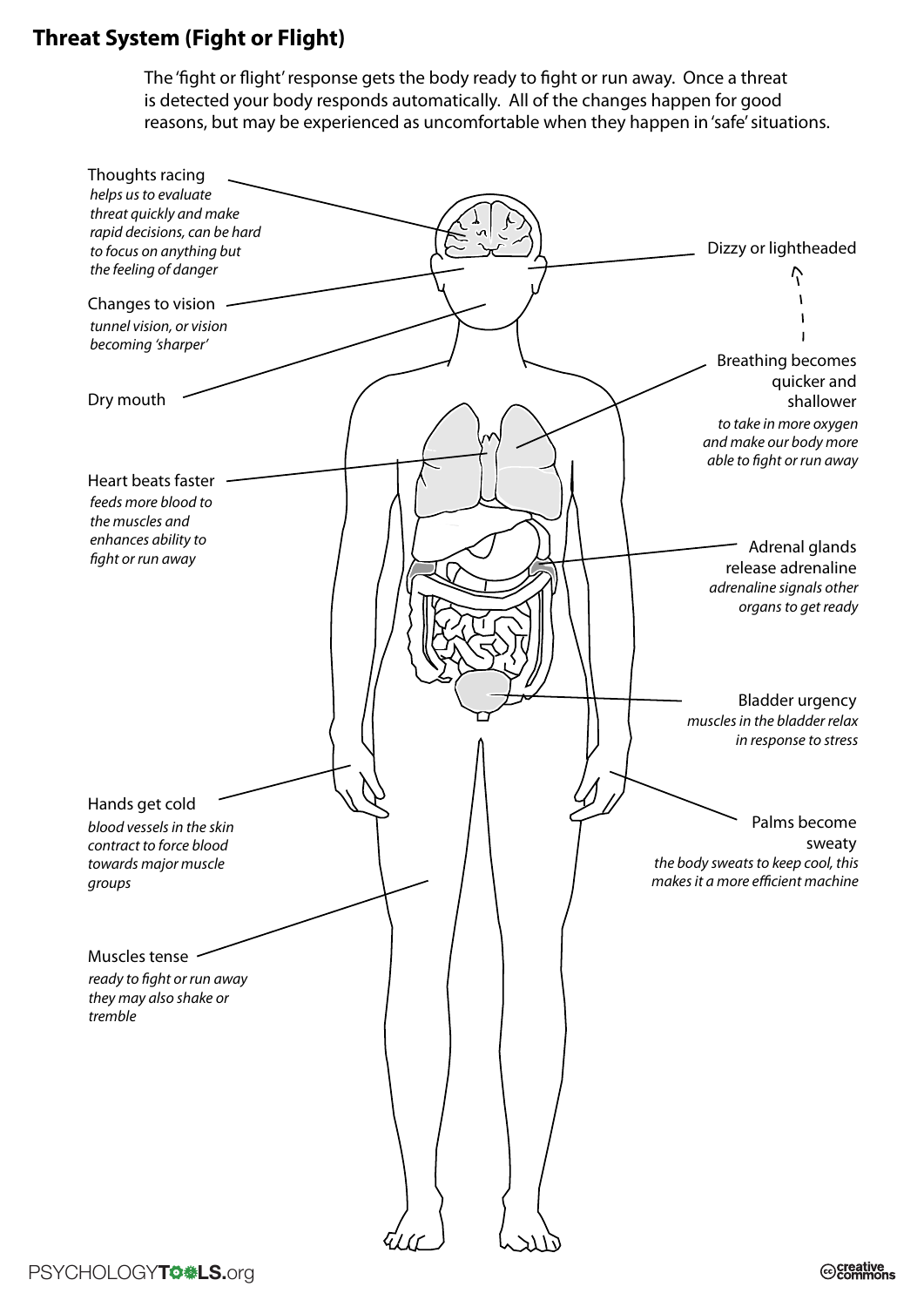### **What If ... ?**

When we say to ourselves *"what if … ?"* we are often identifying a potential danger: *"what if something terrible happens?" "what if it all goes wrong?"*

Each time we do this there are many equally plausible positive possibilities that we are failing to see. If we only see the bad possibilities and not the good ones then we have an unbalanced view of the situation

Try to come up with 3 'glass half full' ways of seeing each 'glass half empty' one.

| Negative "What if ?"                                 | <b>Positive "What if ?"</b>                                                                                    |
|------------------------------------------------------|----------------------------------------------------------------------------------------------------------------|
| What if Kirsty makes jokes about<br>my weight again? | What if we have a nice time?<br>What if I'm assertive this time and<br>tell her how she makes me feel?         |
| What if I crash the car?                             | What if I don't?<br>What if I'm a very careful driver?<br>What if I get there safely like every<br>other time? |